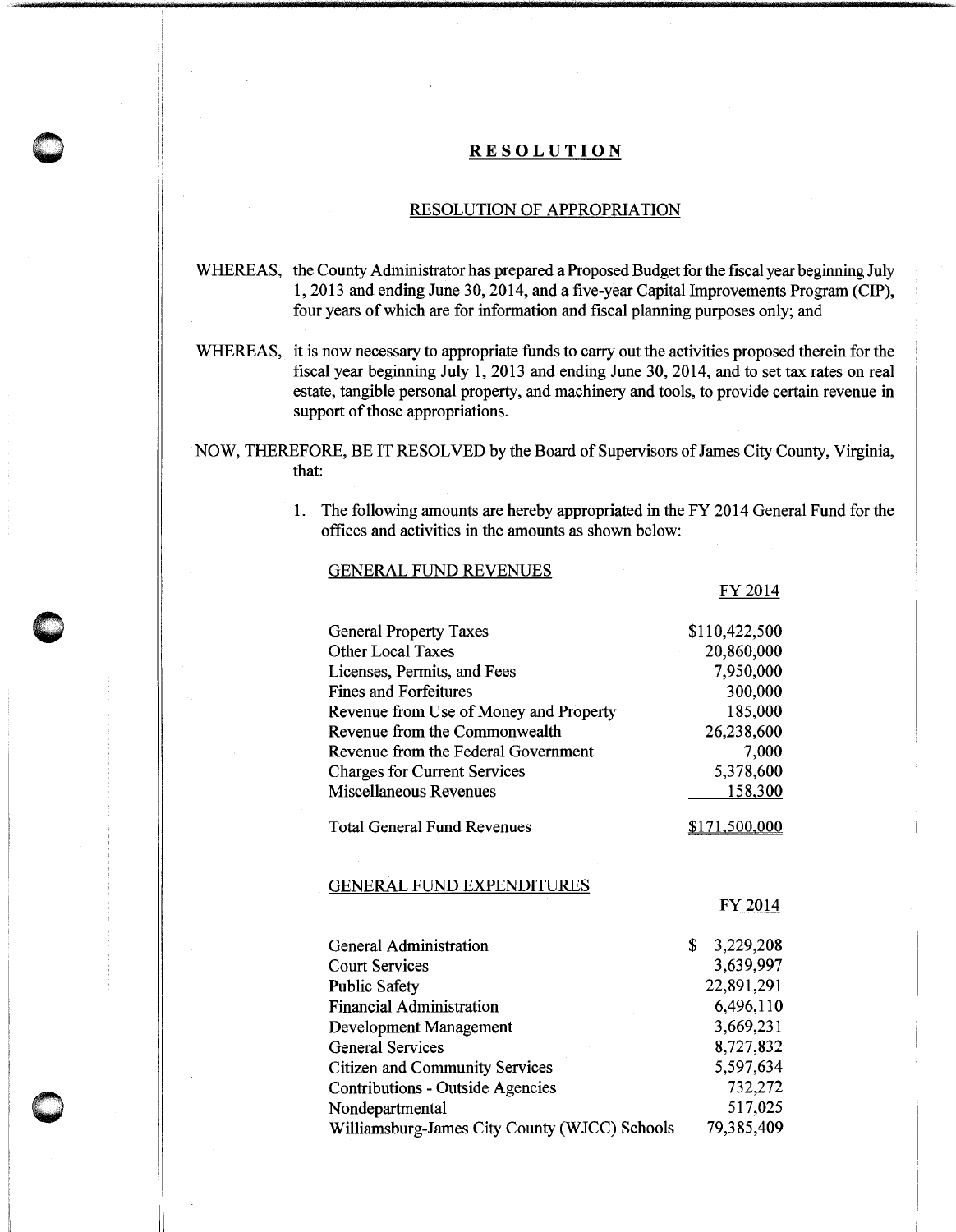| Contribution - School Debt Service     | 18,000,000    |
|----------------------------------------|---------------|
| Library and Arts Center                | 4,321,006     |
| <b>Other Regional Entities</b>         | 3,651,835     |
| <b>Health Services</b>                 | 1,754,989     |
| <b>Contributions - Other Funds</b>     | 8,886,161     |
| <b>Total General Fund Expenditures</b> | \$171,500,000 |

The appropriation for education includes \$79,385,409 as a local contribution to the WJCC Schools operations.

| Year End Fund Balance            | \$2,850,000 |
|----------------------------------|-------------|
| Contribution to Capital Projects | \$2,850,000 |

2. That the tax rates be set for the amounts shown below and revenues appropriated in the following classifications:

## TAX RATES

 $\bigcirc$ 

 $\sim$ 

**0** 

| Real Estate on each \$100 assessed value                | \$0.77       |
|---------------------------------------------------------|--------------|
| Tangible Personal Property on each \$100 assessed value | \$4.00       |
| Machinery and tools on each \$100 assessed value        | <b>S4.00</b> |

3. That the following amounts are hereby appropriated in other budgets in FY 2014 for the activities in the amounts as shown below:

### CAPITAL PROJECTS BUDGET

Revenues:

| Transfer from the General Fund                  | \$2,302,000 |
|-------------------------------------------------|-------------|
| General Fund Year-End Balance                   | 2,850,000   |
| Sale of County Property                         | 600,000     |
| Proffers                                        | 160,000     |
| <b>State Wireless Funds</b>                     | 143,000     |
| Jamestown Marina Rental Income                  | 54,000      |
| <b>Total Capital Projects Fund Revenues</b>     | \$6,109,000 |
| Expenditures:                                   |             |
| <b>Administrative Services</b>                  | \$345,000   |
| <b>Public Safety</b>                            | 1,126,130   |
| Parks and Recreation                            | 1,041,000   |
| General Services                                | 1,538,000   |
| Schools                                         | 2,058,870   |
| <b>Total Capital Projects Fund Expenditures</b> | \$6,109,000 |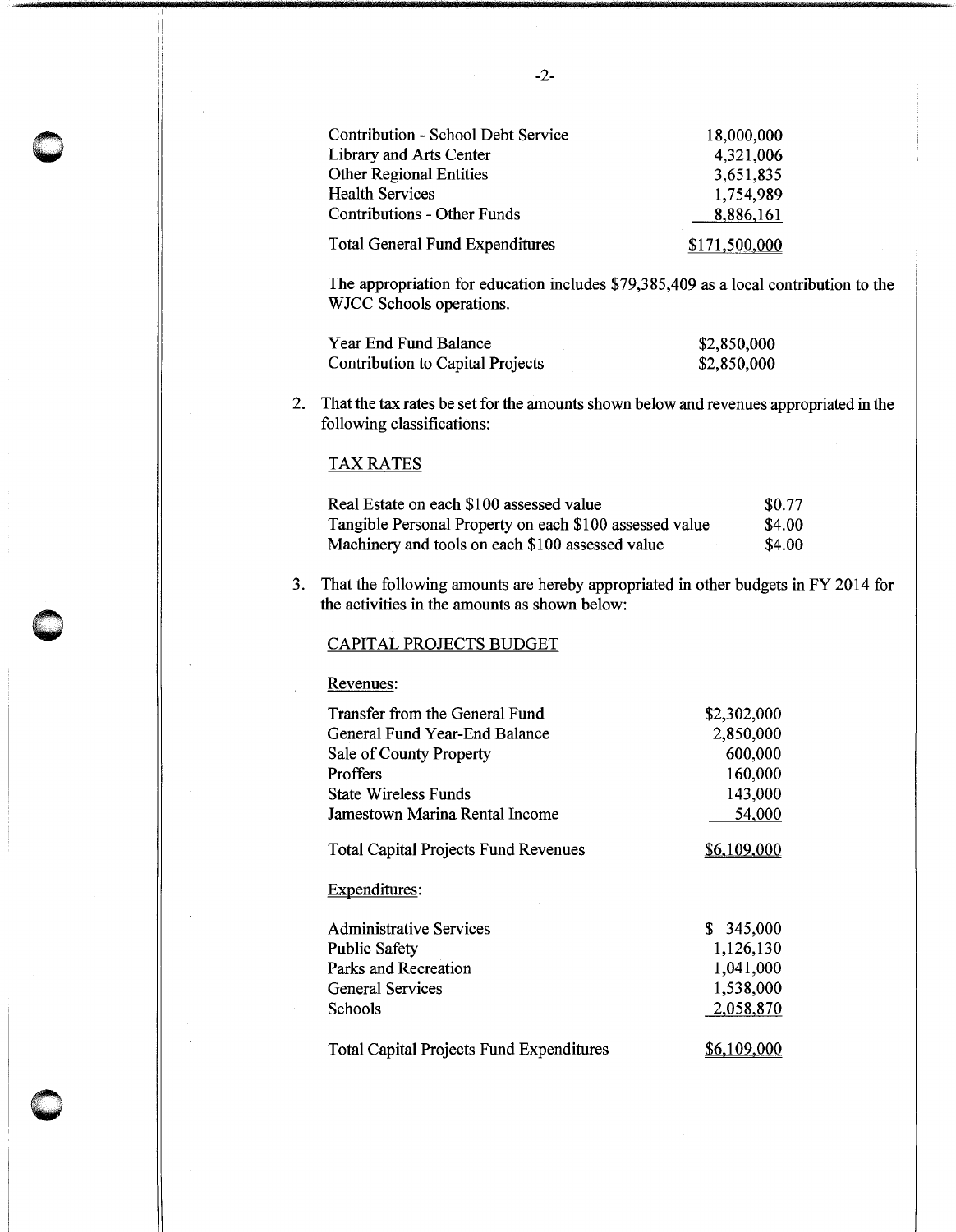# DEBT SERVICE BUDGET

# Revenues:

| General Fund - Schools                                                           | \$18,000,000       |
|----------------------------------------------------------------------------------|--------------------|
| General Fund - Other                                                             | 2,500,000          |
| <b>Build America Bonds</b>                                                       | 218,018            |
| <b>Investment Income</b>                                                         | 20,000             |
| <b>Fund Balance</b>                                                              | 4,478,636          |
| <b>Total Debt Service Fund Revenues</b>                                          | \$25,216,654       |
| <b>Expenditures:</b>                                                             |                    |
| <b>Total Debt Service Fund Disbursements</b>                                     | \$25,216,654       |
| <u>VIRGINIA PUBLIC ASSISTANCE FUND</u>                                           |                    |
| Revenues:                                                                        |                    |
| From Federal/State                                                               | \$3,647,837        |
| General Fund                                                                     | 1,534,173          |
| Other                                                                            | 384,500            |
| Grant                                                                            | 22,756             |
| <b>Total Virginia Public Assistance</b><br><b>Fund Revenues and Fund Balance</b> | \$5,589,266        |
| Expenditures:                                                                    |                    |
| <b>Administration and Assistance</b>                                             | <u>\$5,589,266</u> |
| <b>Total Virginia Public Assistance</b><br><b>Fund Expenditures</b>              | \$5,589,266        |
| <b>COMMUNITY DEVELOPMENT FUND</b>                                                |                    |
| Revenues:                                                                        |                    |
| General Fund                                                                     | \$<br>585,664      |
| Grants                                                                           | 1,516,118          |
| Other                                                                            | <u>218,118</u>     |
| <b>Total Community Development</b>                                               |                    |
| Fund Revenues and Fund Balance                                                   | \$2,319,900        |
|                                                                                  |                    |

 $\bigcirc$ 

**C** 

 $\bigcirc$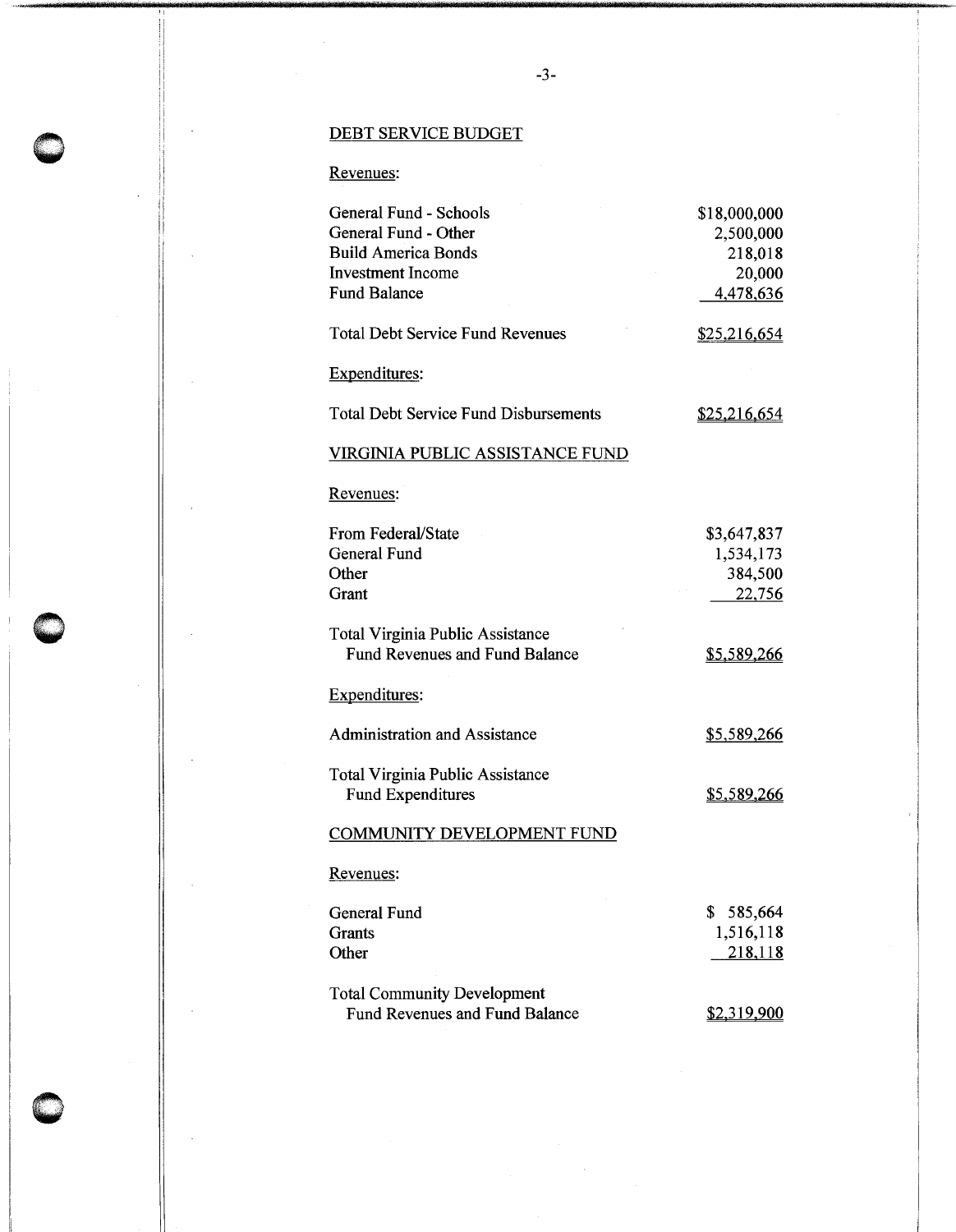Expenditures:

| <b>Administration and Programs</b>                                                                                                                                                                                                                                      | \$2,319,900                                                                      |
|-------------------------------------------------------------------------------------------------------------------------------------------------------------------------------------------------------------------------------------------------------------------------|----------------------------------------------------------------------------------|
| <b>Total Community Development Fund</b><br>Expenditures                                                                                                                                                                                                                 | \$2,319,900                                                                      |
| COLONIAL COMMUNITY CORRECTIONS FUND                                                                                                                                                                                                                                     |                                                                                  |
| Revenues:                                                                                                                                                                                                                                                               |                                                                                  |
| From Federal/State<br><b>General Fund</b><br><b>Supervision Fees</b><br>Grants<br>Other                                                                                                                                                                                 | \$<br>754,411<br>42,898<br>59,839<br>132,229<br>76,262                           |
| <b>Total Colonial Community Corrections</b><br><b>Fund Revenues</b>                                                                                                                                                                                                     | <u>\$1,065,639</u>                                                               |
| Expenditures:                                                                                                                                                                                                                                                           |                                                                                  |
| <b>Administration and Programs</b>                                                                                                                                                                                                                                      | \$1,065,639                                                                      |
| <b>Total Colonial Community Corrections Fund</b><br>Expenditures                                                                                                                                                                                                        | \$1,065,639                                                                      |
| SPECIAL PROJECTS/GRANTS FUND                                                                                                                                                                                                                                            |                                                                                  |
| <u>Revenues:</u>                                                                                                                                                                                                                                                        |                                                                                  |
| Comprehensive Services Act (CSA)<br>CSA Local Match - General Fund<br><b>CSA School Share</b><br><b>Emergency Management Planning Grant</b><br>Virginia Fire Programs Funds<br><b>Emergency Medical Services Four-for-Life Program</b><br>General Fund Non Departmental | \$319,300<br>367,426<br>112,000<br>34,692<br>179,130<br>59,000<br><u>255,000</u> |
| <b>Total Special Projects/Grants Fund Revenues</b>                                                                                                                                                                                                                      | <u>\$1,326,548</u>                                                               |
| <b>Expenditures:</b>                                                                                                                                                                                                                                                    |                                                                                  |
| Comprehensive Services Act<br><b>Emergency Management Planning Grant</b><br>Virginia Fire Programs Funds<br>Emergency Medical Services Four-for-Life Program<br><b>VDOT Revenue Sharing Match:</b><br>Williamsburg West Subdivision Street<br>Reconstruction            | \$798,726<br>34,692<br>179,130<br>59,000<br>200,000                              |
|                                                                                                                                                                                                                                                                         |                                                                                  |

 $\bigcirc$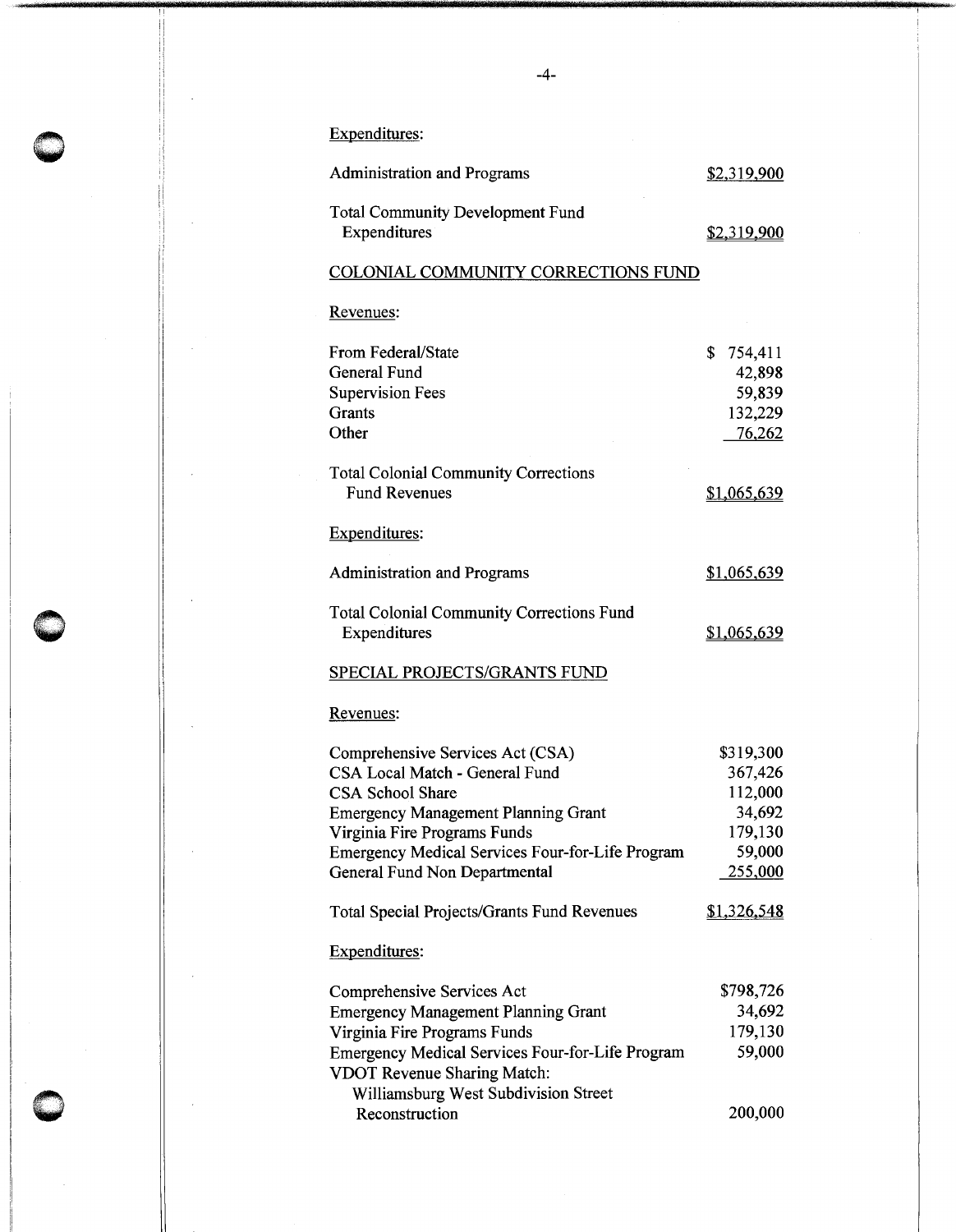| 7-Eleven Entrance Channelization Island<br><b>Bike/Pedestrian Capital Trail Access</b> | 30,000<br>25,000          |
|----------------------------------------------------------------------------------------|---------------------------|
| <b>Total Special Projects/Grants Fund Expenditures</b>                                 | <u>\$1,326,548</u>        |
| TOURISM INVESTMENT FUND                                                                |                           |
| Revenues:                                                                              |                           |
| Additional \$2 Per Night Room Tax<br>General Fund – from Room Tax Revenues             | 750,000<br>S<br>1.299,000 |
| <b>Total Tourism Investment Fund Revenues</b>                                          | <u>\$2,049,000</u>        |
| <b>Expenditures:</b>                                                                   |                           |
| <b>Tourism Activities</b>                                                              | \$2,049,000               |
| <b>Total Tourism Investment Fund Expenditures</b>                                      | \$2,049,000               |

- 4. The proceeds from the FY 2013 lease fmancing for school projects may be transferred among project budgets within the School Capital Budget as long as the spending specifically targets replacement HV AC or roofs or refurbishment projects at the three schools (Lafayette, Toano, James River) identified in the lease financing.
- 5. The County Administrator be authorized to transfer funds and personnel from time to time within and between the offices and activities delineated in this resolution, as he may deem in the best interest of the County in order to carry out the work of the County as approved by the Board of Supervisors during the coming fiscal year.

**O** 

 $\bullet$  $\bigcap$ 

- 6. The County Administrator be authorized to transfer up to \$10,000 per occurrence from the contingency balance to one or more appropriation categories. No more than one transfer may be made for the same item causing the need for a transfer, unless the total amount to be transferred for the item does not exceed \$10,000. Total transfers for the year are not to exceed \$100,000.
- 7. The County Administrator be authorized to increase appropriations for non-budgeted revenue that may occur during the fiscal year as follows:
	- a) Insurance recoveries received for damage to any county property, including vehicles, for which County funds have been expended to make repairs; and
	- b) Refunds or reimbursements made to the County for which the County has expended funds directly related to that refund or reimbursement.
- 8. The County Administrator be authorized to administer the County's Personnel Policy and Pay Plan as previously adopted by the Board of Supervisors.
- 9. The County Administrator be authorized to transfer funds to and from the Personnel Contingency account and divisional personnel line items in order to capture turnover savings at a divisional level.